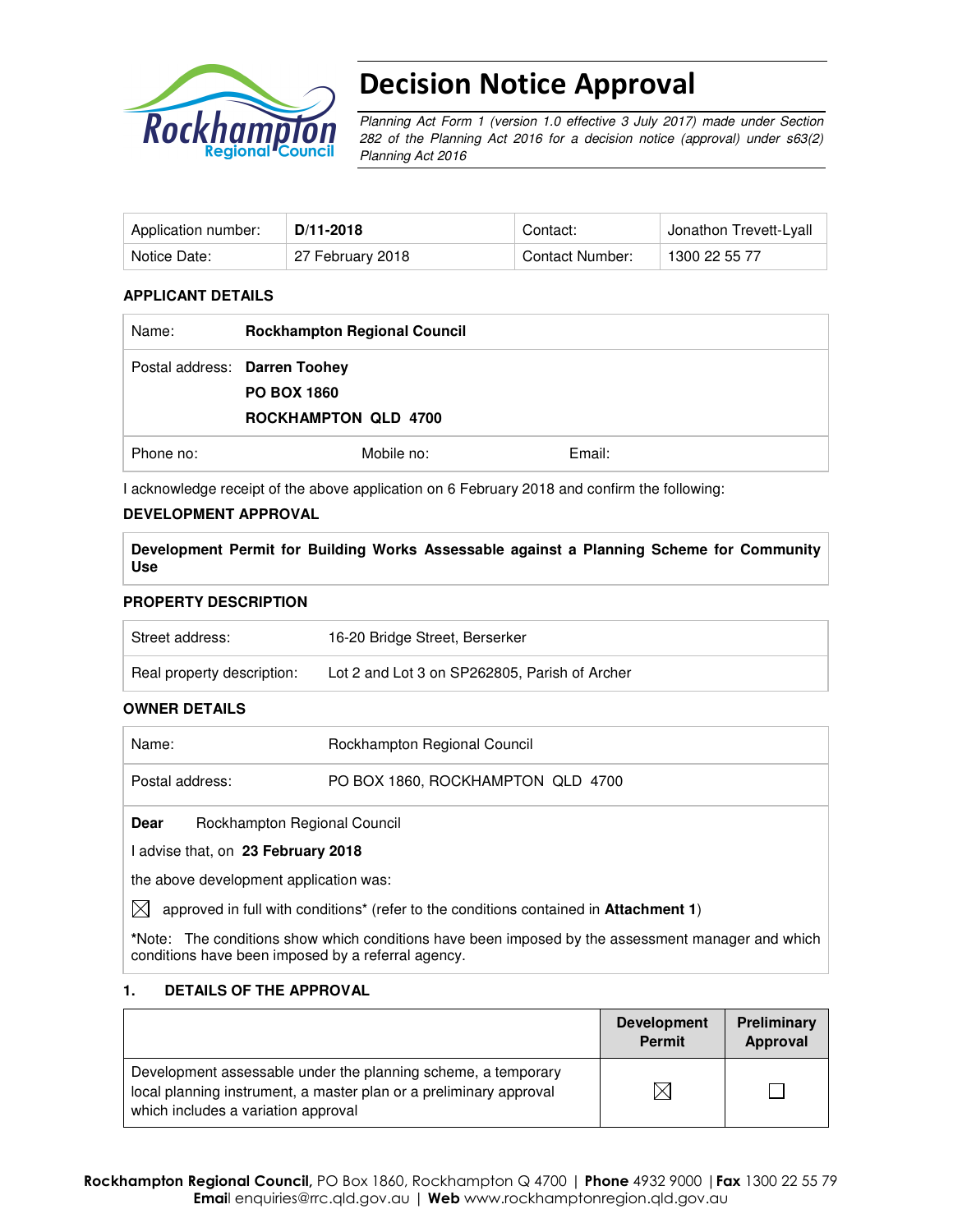## **2. CONDITIONS**

This approval is subject to the conditions in Attachment 1.

#### **3. FURTHER DEVELOPMENT PERMITS REQUIRED**

Please be advised that the following development permits are required to be obtained before the development can be carried out:

| Type of development permit required | Subject of the required development permit |
|-------------------------------------|--------------------------------------------|
| <b>Building Works</b>               |                                            |
| Plumbing and Drainage Works         |                                            |

#### **4. REFERRAL AGENCIES** NIL

#### **5. THE APPROVED PLANS**

**The approved development must be completed and maintained generally in accordance with the approved drawings and documents:** 

| Drawing/report title   | <b>Prepared by</b> | Date             | Reference number | Version/issue |
|------------------------|--------------------|------------------|------------------|---------------|
| Proposed site plan     | Designtek          | 22 January 2018  | <b>DA-01</b>     | Rev A         |
| Inundation level       | Designtek          | 23 January 2018  | DA-02            |               |
| BA - Plan              | Landmark           | 13 November 2017 | 33812            | Rev 0         |
| <b>BA</b> – Elevations | Landmark           | 13 November 2017 | 33812            | Rev 0         |

#### **6. CURRENCY PERIOD FOR THE APPROVAL (S.85)**

The standard currency periods stated in section 85 of Planning Act 2016 apply to each aspect of development in this approval, if not stated in the conditions of approval attached.

#### **7. STATEMENT OF REASONS**

| <b>Description of the</b><br>development           | The proposed development is for Building Works Assessable against<br>Planning Scheme for an Amenities Block                                                                                                                                                                                                                                    |                                                                                                                                                                                                                                                                                                                                                           |  |  |  |
|----------------------------------------------------|------------------------------------------------------------------------------------------------------------------------------------------------------------------------------------------------------------------------------------------------------------------------------------------------------------------------------------------------|-----------------------------------------------------------------------------------------------------------------------------------------------------------------------------------------------------------------------------------------------------------------------------------------------------------------------------------------------------------|--|--|--|
| <b>Reasons for Decision</b>                        | The proposal will provide public amenities for the public that use<br>a)<br>Stapleton Park. The structures will be designed and sited in a way that<br>will avoid any unacceptable increase in the severity of the flood hazard<br>and will not increase the potential for damage on the site or to other<br>properties or infrastructure; and |                                                                                                                                                                                                                                                                                                                                                           |  |  |  |
|                                                    | b)                                                                                                                                                                                                                                                                                                                                             | Assessment of the development against the relevant zone purpose,<br>planning scheme codes and planning scheme policies demonstrates<br>that the proposed development will not cause significant adverse<br>impacts on the surrounding natural environment, built environment and<br>infrastructure, community facilities, or local character and amenity. |  |  |  |
| <b>Assessment</b><br><b>Benchmarks</b>             | The proposed development was assessed against the following assessment<br>benchmarks:                                                                                                                                                                                                                                                          |                                                                                                                                                                                                                                                                                                                                                           |  |  |  |
|                                                    | Flood Hazard Overlay Code; and                                                                                                                                                                                                                                                                                                                 |                                                                                                                                                                                                                                                                                                                                                           |  |  |  |
|                                                    |                                                                                                                                                                                                                                                                                                                                                | Heritage Place Overlay Code.                                                                                                                                                                                                                                                                                                                              |  |  |  |
| <b>Compliance with</b><br>assessment<br>benchmarks | The development was assessed against all of the assessment benchmarks<br>listed above and complies with all of these with the exception listed below.                                                                                                                                                                                          |                                                                                                                                                                                                                                                                                                                                                           |  |  |  |
|                                                    | <b>Assessment</b><br><b>Benchmark</b>                                                                                                                                                                                                                                                                                                          | Reasons for the approval despite non-<br>compliance with benchmark                                                                                                                                                                                                                                                                                        |  |  |  |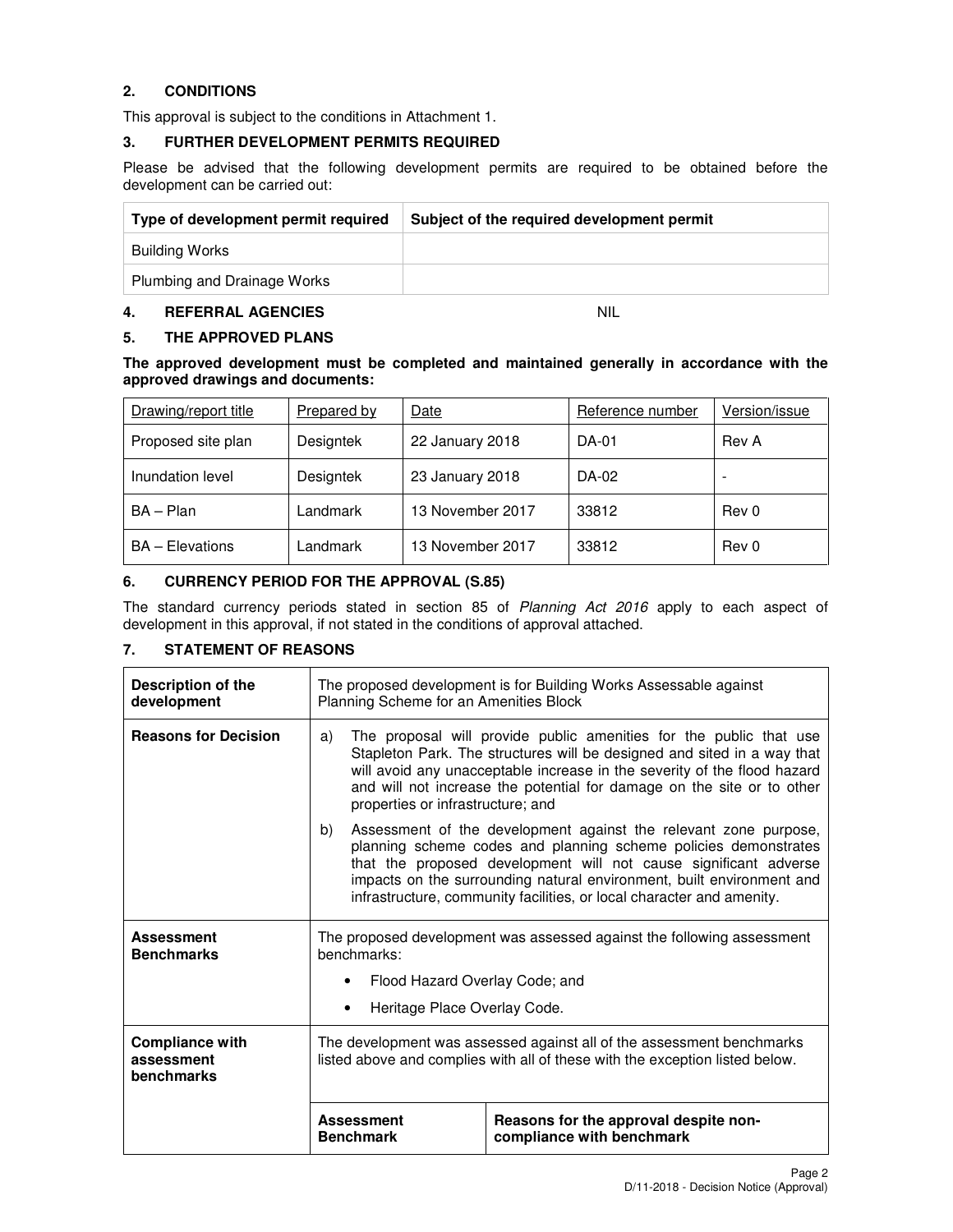| Flood Hazard Overlay<br>Code | The proposal will be able to meet the purpose of<br>the Flood Hazard Overlay Code as it will be<br>designed and sited to account for the potential risk<br>of flood hazard to property and will minimise any<br>risk to personal safety. The proposal is also<br>designed and sited in a way that will avoid any<br>unacceptable increase in the severity of the flood<br>hazard and does not increase the potential for<br>damage on the site or to other properties or<br>infrastructure. |
|------------------------------|---------------------------------------------------------------------------------------------------------------------------------------------------------------------------------------------------------------------------------------------------------------------------------------------------------------------------------------------------------------------------------------------------------------------------------------------------------------------------------------------|
|------------------------------|---------------------------------------------------------------------------------------------------------------------------------------------------------------------------------------------------------------------------------------------------------------------------------------------------------------------------------------------------------------------------------------------------------------------------------------------------------------------------------------------|

#### **8. RIGHTS OF APPEAL**

The rights of an applicant to appeal to a tribunal or the Planning and Environment Court against a decision about a development application are set out in chapter 6, part 1 of the Planning Act 2016. For particular applications, there may also be a right to make an application for a declaration by a tribunal (see chapter 6, part 2 of the Planning Act 2016).

#### Appeal by an applicant

An applicant for a development application may appeal to the Planning and Environment Court against the following:

- the refusal of all or part of the development application
- a provision of the development approval
- the decision to give a preliminary approval when a development permit was applied for
- a deemed refusal of the development application.

An applicant may also have a right to appeal to the Development tribunal. For more information, see schedule 1 of the Planning Act 2016.

The timeframes for starting an appeal in the Planning and Environment Court are set out in section 229 of the Planning Act 2016.

**Attachment 2** is an extract from the Planning Act 2016 that sets down the applicant's appeal rights and the appeal rights of a submitter.

#### **9. WHEN THE DEVELOPMENT APPROVAL TAKES EFFECT**

This development approval takes effect:

From the time the decision notice is given – if there is no submitter and the applicant does not appeal the decision to the court.

Or

When the submitter's appeal period ends – if there is a submitter and the applicant does not appeal the decision to the court.

Or

Subject to the decision of the court, when the appeal is finally decided  $-$  if an appeal is made to the court.

This approval will lapse unless substantially commenced within the above stated currency periods (refer to sections 85 of Planning Act 2016 for further details).

#### **10. ASSESSMENT MANAGER**

| Name: | Tarnya Fitzgibbon<br><b>COORDINATOR</b> | Signature: | Date: | 27 February 2018 |
|-------|-----------------------------------------|------------|-------|------------------|
|       | <b>DEVELOPMENT ASSESSMENT</b>           |            |       |                  |

#### **Attachment 1 – Conditions of the approval**

**Part 1 – Conditions imposed by the assessment manager** [Note: where a condition is imposed about infrastructure under Chapter 4 of the Planning Act 2016, the relevant provision of the Act under which this condition was imposed must be specified.]

#### **Attachment 2—Extract on appeal rights**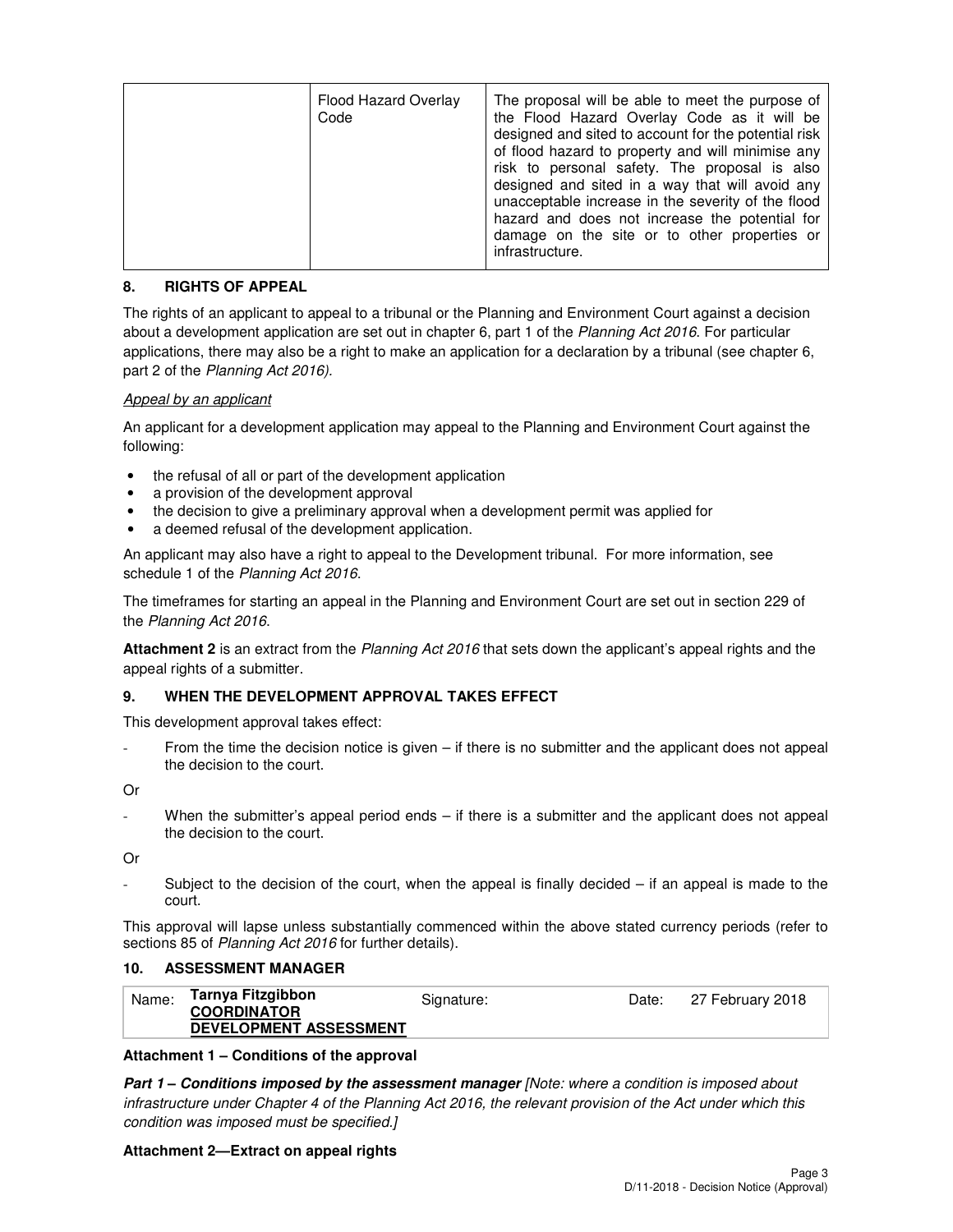

## **Attachment 1 – Part 1 Rockhampton Regional Council Conditions**

Planning Act 2016

## 1.0 ADMINISTRATION

- 1.1 The Developer and his employee, agent, contractor or invitee is responsible for ensuring compliance with the conditions of this development approval.
- 1.2 Where these Conditions refer to "Council" in relation to requiring Council to approve or to be satisfied as to any matter, or conferring on the Council a function, power or discretion, that role may be fulfilled in whole or in part by a delegate appointed for that purpose by the Council.
- 1.3 All conditions, works, or requirements of this development approval must be undertaken, completed, and be accompanied by a Compliance Certificate for any operational works required by this development approval:
	- 1.3.1 to Council's satisfaction;
	- 1.3.2 at no cost to Council; and
	- 1.3.3 prior to the issue of the Certificate of Classification for the Building Works,

unless otherwise stated.

- 1.4 Infrastructure requirements of this development approval must be contributed to the relevant authorities, where applicable, at no cost to Council, prior to the issue of the Certificate of Classification for the Building Works, unless otherwise stated.
- 1.5 The following further Development Permits must be obtained prior to the commencement of any works associated with their purposes:
	- 1.5.1 Plumbing and Drainage Works; and
	- 1.5.2 Building Works:
- 1.6 Development Permits for Plumbing and Drainage Works must be obtained prior to the issue of a Development Permit for Building Works.
- 1.7 All works must be designed, constructed and maintained in accordance with the relevant Council policies, guidelines and standards, unless otherwise stated.

## 2.0 APPROVED PLANS AND DOCUMENTS

2.1 The approved development must be completed and maintained generally in accordance with the approved plans and documents, except where amended by any condition of this development approval:

| Drawing/report title | Prepared by | Date            | Reference<br>number | Version/issue |
|----------------------|-------------|-----------------|---------------------|---------------|
| Proposed site plan   | Designtek   | 22 January 2018 | <b>DA-01</b>        | Rev A         |
| Inundation level     | Designtek   | 23 January 2018 | DA-02               |               |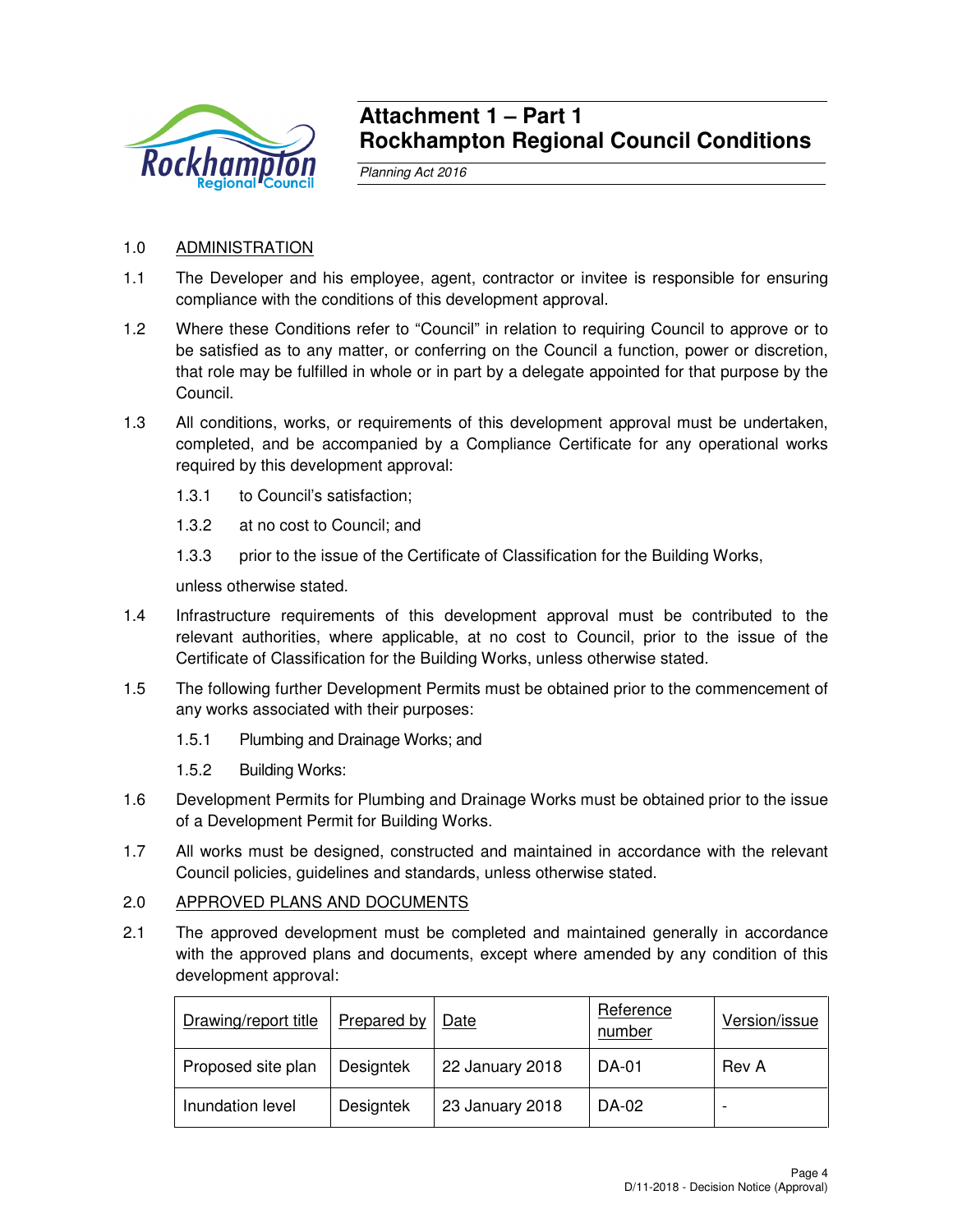| l BA – Plan            | Landmark | 13 November 2017   33812 | Rev 0 |
|------------------------|----------|--------------------------|-------|
| <b>BA</b> – Elevations | Landmark | 13 November 2017   33812 | Rev 0 |

- 2.2 Where there is any conflict between the conditions of this development approval and the details shown on the approved plans and documents, the conditions of this development approval must prevail.
- 2.3 Where conditions require the above plans or documents to be amended, the revised document(s) must be submitted for approval by Council prior to the submission of an application for a Development Permit for Building Works.

## 3.0 PLUMBING AND DRAINAGE WORKS

- 3.1 All internal plumbing and drainage works must be designed and constructed in accordance with the approved plans (refer to condition 2.1), Capricorn Municipal Development Guidelines, Water Supply (Safety and Reliability) Act 2008, Plumbing and Drainage Act 2002, Council's Plumbing and Drainage Policies and the provisions of a Development Permit for Plumbing and Drainage Works.
- 3.2 The development must be connected to Council's reticulated sewerage and water networks.
- 3.3 The existing sewerage and water connection point(s) must be retained, and upgraded if necessary, to service the development.
- 3.4 Alteration, disconnection or relocation of internal plumbing and sanitary drainage works associated with the existing building must be in accordance with regulated work under the Plumbing and Drainage Act 2002 and Council's Plumbing and Drainage Policies.
- 3.5 All sanitary drainage works must comply with Australian Plumbing and Drainage Standard AS3500 Part 2 section 3 and 4 for flood affected areas.

## 4.0 ROOF AND ALLOTMENT DRAINAGE WORKS

- 4.1 All roof drainage must be designed and constructed in accordance with the approved plans (refer to condition 2.1), Queensland Urban Drainage Manual, Capricorn Municipal Development Guidelines and sound engineering practice.
- 4.2 All roof water must be discharged such that it must not restrict, impair or change the natural flow of runoff water or cause a nuisance to surrounding land or infrastructure.

## 5.0 SITE WORKS

- 5.1 All earthworks must be undertaken in accordance with Australian Standard AS3798 "Guidelines on earthworks for commercial and residential developments".
- 5.2 Site works must be constructed such that they do not, at any time, in any way restrict, impair or change the natural flow of runoff water, or cause a nuisance or worsening to surrounding land or infrastructure.
- 5.3 All site works must be undertaken to ensure that there is:
	- 5.3.1 no increase in upstream or downstream flood levels for all levels of immunity up to a one per cent (1%) Annual exceedance probability flood event;
	- 5.3.2 no increase in velocity profiles, for which no remedy exists to prevent erosion and/or scouring. In the event that modelling shows non-compliance with the above, works must be undertaken within the system to satisfy the above criteria for development;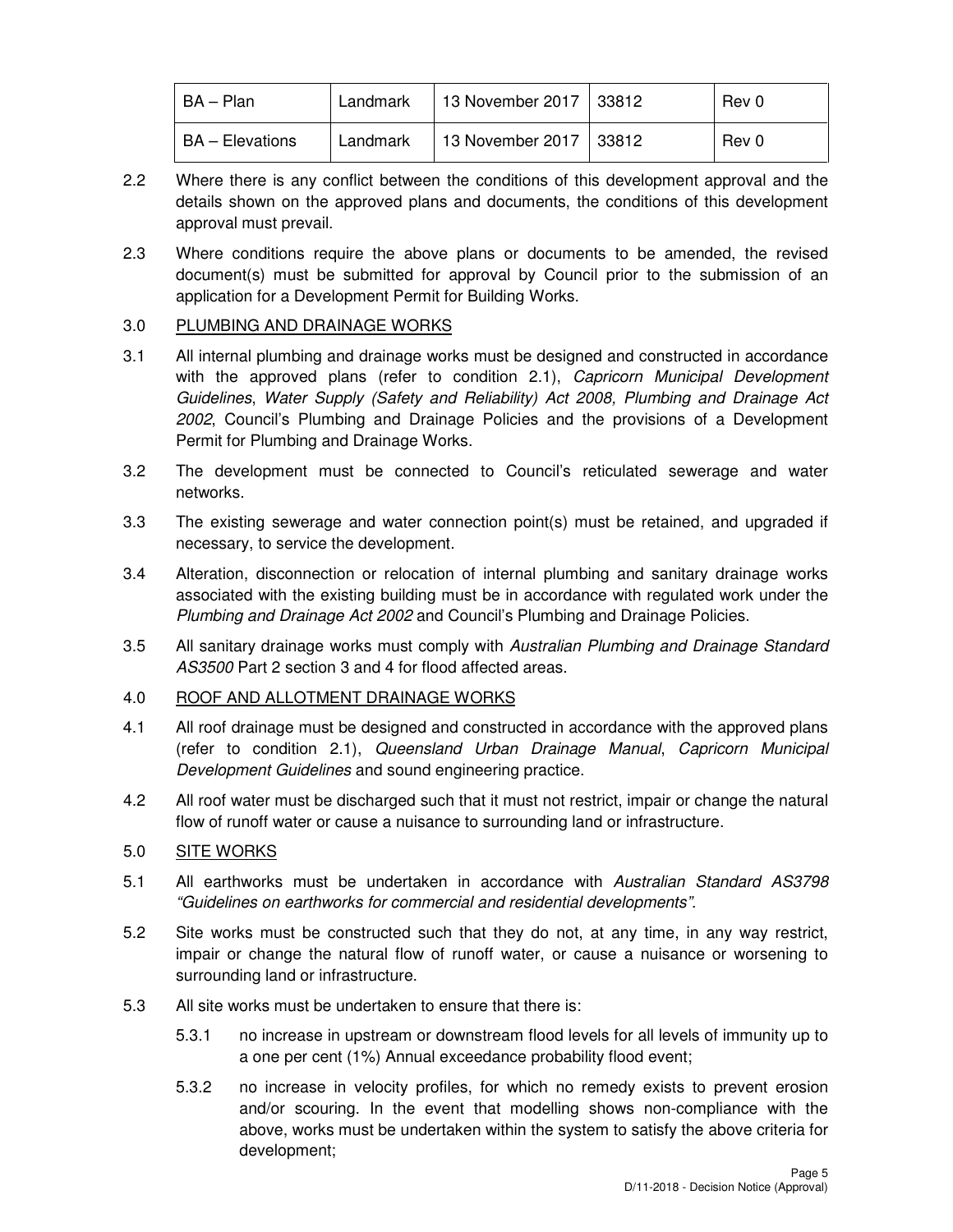- 5.3.3 a lawful point of discharge to which the approved works drain during construction phase; and
- 5.3.4 any changes to the flowpath due to the development will require an easement over the affected land to accommodate the flows.

### 6.0 BUILDING WORKS

- 6.1 All electrical services (if required) connected to the proposed amenities block, including electrical outlets, must be designed and installed at such a height that they are a minimum of 500 millimetres above a one per cent (1%) Annual exceedance probability flood level.
- 6.2 Any part of the amenities block subject to flood inundation during a one percent (1%) Annual exceedance probability defined flood event must be designed and constructed using suitable flood resilient materials.
- 6.3 Any application for a Development Permit for Building Works must be accompanied by a detailed structural engineering report and a building certificate prepared by a suitably qualified Registered Professional Engineer of Queensland, which demonstrates that the building has been designed to withstand the forces created by floodwaters and debris loading.
- 6.4 Proposed building works (Amenities Block) must not result in:
	- 6.4.1 any reduction of flood storage capacity;
	- 6.4.2 any change to depth, duration or velocity of flood waters;
	- 6.4.3 change to flood characteristics and flow;
	- 6.4.4 obstruction of flow path; and
	- 6.4.5 actionable nuisance or worsening to surrounding land or infrastructure.

## 7.0 ASSET MANAGEMENT

- 7.1 Any alteration necessary to electricity, telephone, water mains, sewerage mains, and/or public utility installations resulting from the development or in connection with the development, must be undertaken and completed at no cost to Council.
- 7.2 Any damage to existing stormwater, water supply and sewerage infrastructure, kerb and channel, pathway or roadway (including removal of concrete slurry from public land and Council infrastructure), that occurs while any works are being carried out in association with this development approval must be repaired at full cost to the developer. This includes the reinstatement of any existing traffic signs or pavement markings that may have been removed or damaged.

#### 8.0 ENVIRONMENTAL

- 8.1 The Erosion Control and Stormwater Control Management Plan in accordance with the Capricorn Municipal Design Guidelines, must be:
	- 8.1.1 implemented, monitored and maintained for the duration of the works, and until all exposed soil areas are permanently stabilised (for example, turfed, hydromulched, concreted, landscaped); and
	- 8.1.2 available on-site for inspection by Council Officers whilst all works are being carried out.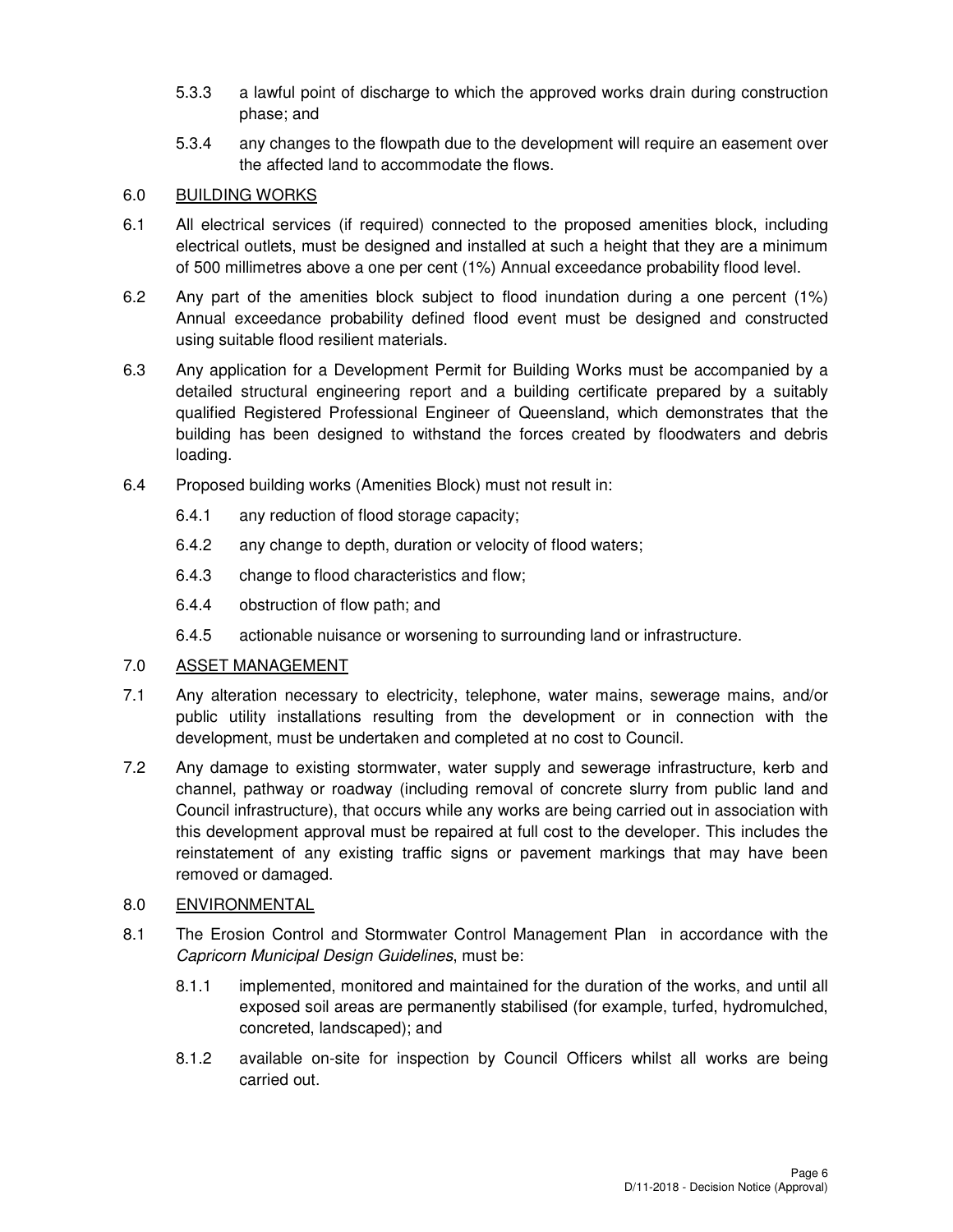## 9.0 OPERATING PROCEDURES

9.1 All construction materials, waste, waste skips, machinery and contractors' vehicles must be located and stored or parked within the development site. Storage of materials or parking of construction machinery or contractors' vehicles must not occur within Bridge Street, Toft Street, Goodsall Street or Reaney Street.

#### ADVISORY NOTES

### NOTE 1. Aboriginal Cultural Heritage

It is advised that under section 23 of the Aboriginal Cultural Heritage Act 2003, a person who carries out an activity must take all reasonable and practicable measures to ensure the activity does not harm Aboriginal cultural heritage (the "cultural heritage duty of care"). Maximum penalties for breaching the duty of care are listed in the Aboriginal cultural heritage legislation. The information on Aboriginal cultural heritage is available on the Department of Aboriginal and Torres Strait Islander and Partnerships website www.datsip.qld.gov.au.

#### NOTE 2. Asbestos Removal

Any demolition and/or removal works involving asbestos materials must be undertaken in accordance with the requirements of the Work Health and Safety Act 2011 and Public Health Act 2005.

#### NOTE 3. General Environmental Duty

General environmental duty under the *Environmental Protection Act 1994* prohibits unlawful environmental nuisance caused by noise, aerosols, particles, dust, ash, fumes, light, odour or smoke beyond the boundaries of the development site during all stages of the development including earthworks, construction and operation.

#### NOTE 4. General Safety Of Public During Construction

The Work Health and Safety Act 2011 and Manual of Uniform Traffic Control Devices must be complied with in carrying out any construction works, and to ensure safe traffic control and safe public access in respect of works being constructed on a road.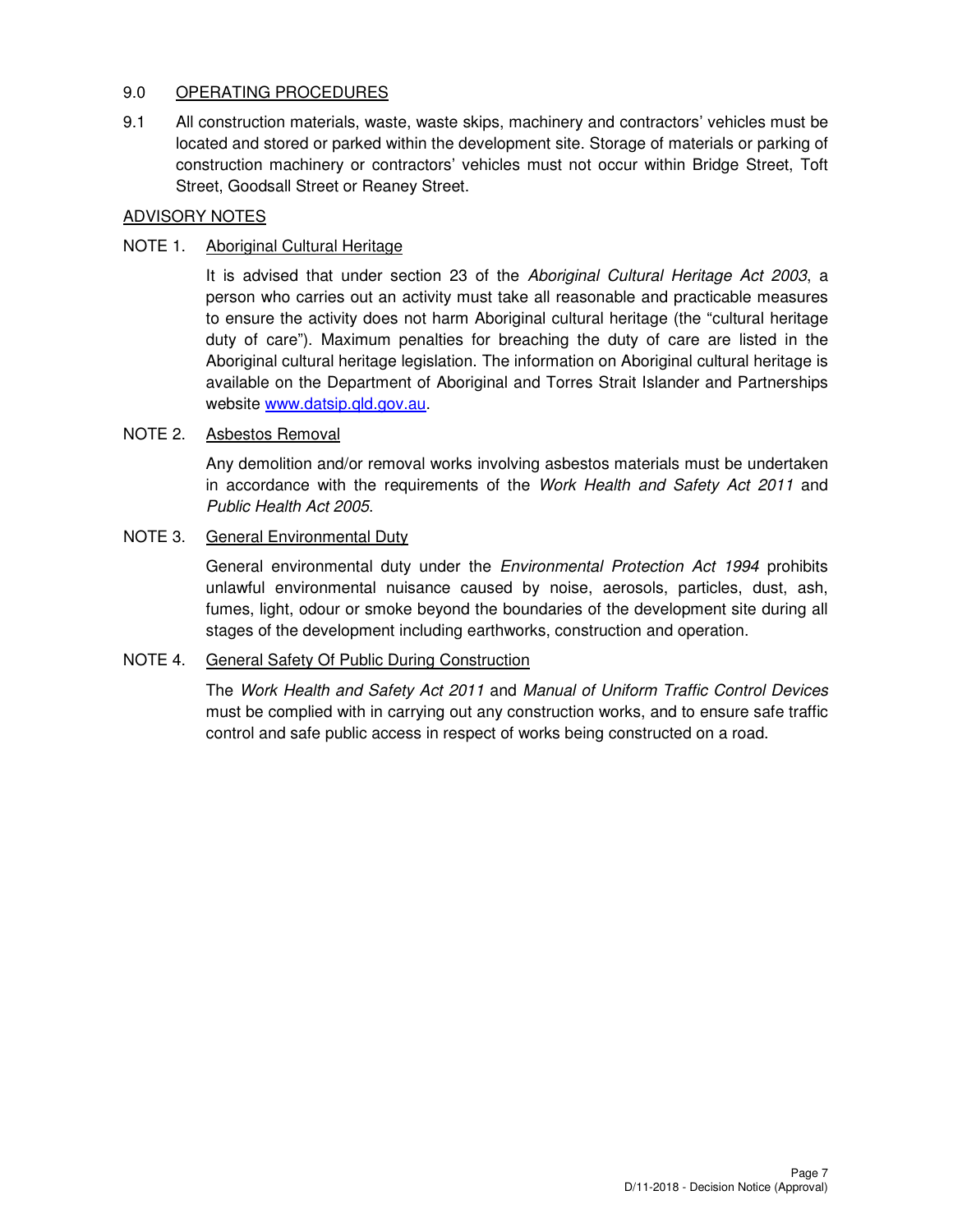

# **Attachment 2 - Appeal Rights**

PLANNING ACT 2016

The following is an extract from the Planning Act 2016 (Chapter 6)

#### **Appeal rights**

#### **229 Appeals to tribunal or P&E Court**

- (1) Schedule 1 states—
	- (a) matters that may be appealed to— (i) either a tribunal or the P&E Court; or (ii) only a tribunal; or (iii) only the P&E Court; and
	- (b) the person—
		- (i) who may appeal a matter (the **appellant**); and
		- (ii) who is a respondent in an appeal of the matter; and (iii) who is a co-respondent in an appeal of the matter; and
		- (iv) who may elect to be a co-respondent in an appeal of the matter.
- (2) An appellant may start an appeal within the appeal period.
- (3) The **appeal period** is—
	- (a) for an appeal by a building advisory agency—10 business days after a decision notice for the decision is given to the agency or
	- (b) for an appeal against a deemed refusal—at any time after the deemed refusal happens; or
	- (c) for an appeal against a decision of the Minister, under chapter 7, part 4, to register premises or to renew the registration of premises—20 business days after a notice is published under section 269(3)(a) or (4); or
	- (d) for an appeal against an infrastructure charges notice— 20 business days after the infrastructure charges notice is given to the person; or
	- (e) for an appeal about a deemed approval of a development application for which a decision notice has not been given—30 business days after the applicant gives the deemed approval notice to the assessment manager; or
	- (f) for any other appeal—20 business days after a notice of the decision for the matter, including an enforcement notice, is given to the person.
	- Note—

See the P&E Court Act for the court's power to extend the appeal period.

- (4) Each respondent and co-respondent for an appeal may be heard in the appeal.
- (5) If an appeal is only about a referral agency's response, the assessment manager may apply to the tribunal or P&E Court to withdraw from the appeal.
- (6) To remove any doubt, it is declared that an appeal against an infrastructure charges notice must not be about—
	- (a) the adopted charge itself; or
	- (b) for a decision about an offset or refund—
		- (i) the establishment cost of trunk infrastructure identified in a LGIP; or
		- (ii) the cost of infrastructure decided using the method
- included in the local government's charges resolution. **230 Notice of appeal**
- (1) An appellant starts an appeal by lodging, with the registrar
- of the tribunal or P&E Court, a notice of appeal that— (a) is in the approved form; and
	- (b) succinctly states the grounds of the appeal.
- (2) The notice of appeal must be accompanied by the required fee.
- (3) The appellant or, for an appeal to a tribunal, the registrar must, within the service period, give a copy of the notice of appeal to—
- (a) the respondent for the appeal; and
- (b) each co-respondent for the appeal; and
- (c) for an appeal about a development application under schedule 1, table 1, item 1—each principal submitter for the development application; and
- (d) for an appeal about a change application under schedule 1, table 1, item 2—each principal submitter for the change application; and
- (e) each person who may elect to become a co-respondent for the appeal, other than an eligible submitter who is not a principal submitter in an appeal under paragraph  $(c)$  or  $(d)$ ; and
- (f) for an appeal to the P&E Court—the chief executive; and
- (g) for an appeal to a tribunal under another Act—any other person who the registrar considers appropriate.
- (4) The **service period** is—
	- (a) if a submitter or advice agency started the appeal in the P&E Court—2 business days after the appeal is started; or
	- (b) otherwise—10 business days after the appeal is started.
- (5) A notice of appeal given to a person who may elect to be a co-respondent must state the effect of subsection
- (6) A person elects to be a co-respondent by filing a notice of election, in the approved form, within 10 business days after the notice of appeal is given to the person*.*
- **231 Other appeals**
- (1) Subject to this chapter, schedule 1 and the P&E Court Act, unless the Supreme Court decides a decision or other matter under this Act is affected by jurisdictional error, the decision or matter is non-appealable.
- (2) The Judicial Review Act 1991, part 5 applies to the decision or matter to the extent it is affected by jurisdictional error.
- (3) A person who, but for subsection (1) could have made an application under the Judicial Review Act 1991 in relation to the decision or matter, may apply under part 4 of that Act for a statement of reasons in relation to the decision or matter.
- (4) In this section— **decision** includes—
	- (a) conduct engaged in for the purpose of making a decision; and
	- (b) other conduct that relates to the making of a decision; and
	- (c) the making of a decision or the failure to make a decision; and
	- (d) a purported decision; and
	- (e) a deemed refusal.

**non-appealable**, for a decision or matter, means the decision or matter—

- (a) is final and conclusive; and
- (b) may not be challenged, appealed against, reviewed, quashed, set aside or called into question in any other way under the Judicial Review Act 1991 or otherwise, whether by the Supreme Court, another court, a tribunal or another entity; and
- (c) is not subject to any declaratory, injunctive or other order of the Supreme Court, another court, a tribunal or another entity on any ground.

#### **232 Rules of the P&E Court**

- (1) A person who is appealing to the P&E Court must comply with the rules of the court that apply to the appeal.
- (2) However, the P&E Court may hear and decide an appeal even if the person has not complied with rules of the P&E Court.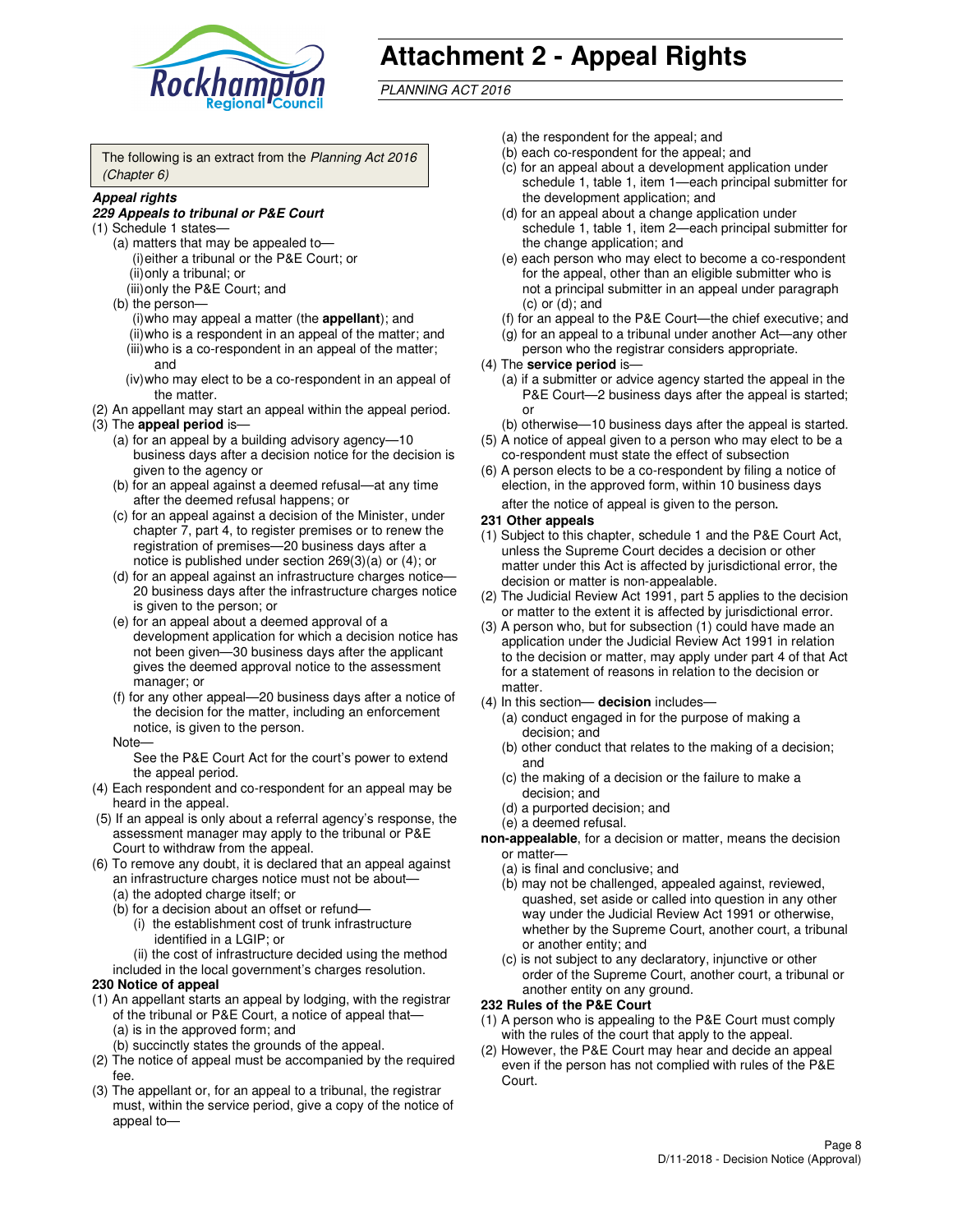

## **Appeal Rights**

PLANNING ACT 2016

## **Schedule 1**

## **Appeals section 229**

#### **1 Appeal rights and parties to appeals**

- (1) Table 1 states the matters that may be appealed to—(a) the P&E court; or (b) a tribunal.
- (2) However, table 1 applies to a tribunal only if the matter involves—
	- (a) the refusal, or deemed refusal of a development application, for—
	- (i) a material change of use for a classified building; or
	- (ii) operational work associated with building work, a retaining wall, or a tennis court; or
	- (b) a provision of a development approval for—
	- (i) a material change of use for a classified building; or
- (ii) operational work associated with building work, a retaining wall, or a tennis court; or
	- (c) if a development permit was applied for—the decision to give a preliminary approval for—
		- (i) a material change of use for a classified building; or
		- (ii) operational work associated with building work, a retaining wall, or a tennis court; or
	- (d) a development condition if—
		- (i) the development approval is only for a material change of use that involves the use of a building classified under the Building Code as a class 2 building; and
		- (ii) the building is, or is proposed to be, not more than 3 storeys; and
		- (iii) the proposed development is for not more than 60 sole-occupancy units; or
	- (e) a decision for, or a deemed refusal of, an extension application for a development approval that is only for a material change of use of a classified building; or
	- (f) a decision for, or a deemed refusal of, a change application for a development approval that is only for a material change of use of a classified building; or
	- (g) a matter under this Act, to the extent the matter relates to—
		- (i) the Building Act, other than a matter under that Act that may or must be decided by the Queensland Building and Construction Commission; or
		- (ii) the Plumbing and Drainage Act, part 4 or 5; or
	- (h) a decision to give an enforcement notice in relation to a matter under paragraphs (a) to (g); or
	- (i) a decision to give an infrastructure charges notice; or
	- (j) the refusal, or deemed refusal, of a conversion application; or
	- (k) a matter that, under another Act, may be appealed to the tribunal; or
	- (l) a matter prescribed by regulation.
- (3) Also, table 1 does not apply to a tribunal if the matter
	- involves—
	- (a) for a matter in subsection  $(2)(a)$  to  $(d)$ 
		- (i) a development approval for which the development application required impact assessment; and
		- (ii) a development approval in relation to which the assessment manager received a properly made submission for the development application; or
	- (b) a provision of a development approval about the identification or inclusion, under a variation approval, of a matter for the development.
- (4) Table 2 states the matters that may be appealed only to the P&E Court.
- (5) Table 3 states the matters that may be appealed only to the tribunal.
- (6) In each table—
	- (a) column 1 states the appellant in the appeal; and
	- (b) column 2 states the respondent in the appeal; and
	- (c) column 3 states the co-respondent (if any) in the appeal; and
	- (d) column 4 states the co-respondents by election (if any) in the appeal.
- (7) If the chief executive receives a notice of appeal under section 230(3)(f), the chief executive may elect to be a corespondent in the appeal.

| Table 1<br>Appeals to the P&E Court and, for certain matters, to a tribunal                                                                                                                                                                                                                                                                    |                           |                                         |                                                       |  |
|------------------------------------------------------------------------------------------------------------------------------------------------------------------------------------------------------------------------------------------------------------------------------------------------------------------------------------------------|---------------------------|-----------------------------------------|-------------------------------------------------------|--|
| 1. Development applications<br>An appeal may be made against-<br>(a) the refusal of all or part of the development application; or<br>(b) the deemed refusal of the development application; or<br>(c) a provision of the development approval; or<br>(d) if a development permit was applied for-the decision to give a preliminary approval. |                           |                                         |                                                       |  |
| Column 3<br>Column 2<br>Column 4<br>Column 1                                                                                                                                                                                                                                                                                                   |                           |                                         |                                                       |  |
| Appellant                                                                                                                                                                                                                                                                                                                                      | Respondent                | Co-respondent                           | Co-respondent by election                             |  |
| $($ if any $)$<br>$($ if any $)$                                                                                                                                                                                                                                                                                                               |                           |                                         |                                                       |  |
| The applicant                                                                                                                                                                                                                                                                                                                                  | The assessment<br>manager | If the appeal is about<br>a concurrence | 1 A concurrence agency that is<br>not a co-respondent |  |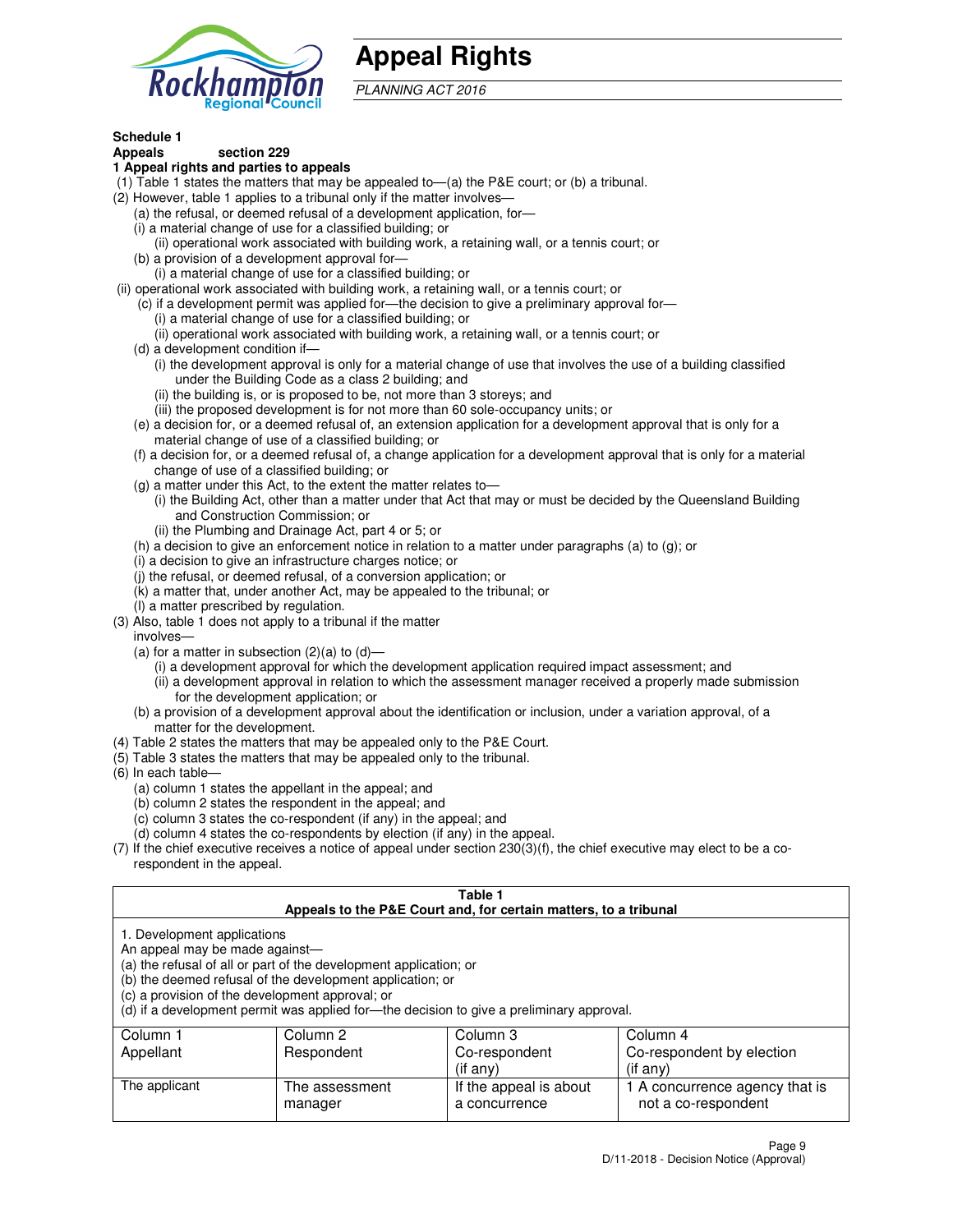| Table 1<br>Appeals to the P&E Court and, for certain matters, to a tribunal                                                                                                                             |                                   |                                                                 |                                                                                                                                                                                                                                                                                                                                                 |  |
|---------------------------------------------------------------------------------------------------------------------------------------------------------------------------------------------------------|-----------------------------------|-----------------------------------------------------------------|-------------------------------------------------------------------------------------------------------------------------------------------------------------------------------------------------------------------------------------------------------------------------------------------------------------------------------------------------|--|
|                                                                                                                                                                                                         |                                   | agency's referral<br>response-the<br>concurrence agency         | 2 If a chosen Assessment<br>manager is the respondent-<br>the prescribed assessment<br>manager<br>3 Any eligible advice agency for<br>the application<br>4 Any eligible submitter for the<br>application                                                                                                                                        |  |
| 2. Change applications<br>An appeal may be made against-<br>(b) a deemed refusal of a change application.                                                                                               |                                   |                                                                 | (a) a responsible entity's decision for a change application, other than a decision made by the P&E court; or                                                                                                                                                                                                                                   |  |
| Column 1<br>Appellant                                                                                                                                                                                   | Column <sub>2</sub><br>Respondent | Column 3<br>Co-respondent<br>(if any)                           | Column 4<br>Co-respondent by election<br>(if any)                                                                                                                                                                                                                                                                                               |  |
| 1 The applicant<br>2 If the responsible<br>entity is the<br>assessment<br>manager-an<br>affected entity that<br>gave a pre-request<br>notice or response<br>notice                                      | The responsible<br>entity         | If an affected entity<br>starts the appeal-the<br>applicant     | 1 A concurrence agency for the<br>development application<br>2 If a chosen assessment<br>manager is the respondent-<br>the prescribed assessment<br>manager<br>3 A private certifier for the<br>development application<br>4 Any eligible advice agency for<br>the change application<br>5 Any eligible submitter for the<br>change application |  |
| 3. Extension applications<br>An appeal may be made against-<br>(a) the assessment manager's decision about an extension application; or<br>(b) a deemed refusal of an extension application.            |                                   |                                                                 |                                                                                                                                                                                                                                                                                                                                                 |  |
| Column 1<br>Appellant                                                                                                                                                                                   | Column <sub>2</sub><br>Respondent | Column <sub>3</sub><br>Co-respondent<br>(if any)                | Column 4<br>Co-respondent by election<br>(if any)                                                                                                                                                                                                                                                                                               |  |
| 1 The applicant<br>1<br>For a matter other<br>2<br>than a deemed<br>refusal of an<br>extension<br>application $-$ a<br>concurrence<br>agency, other than<br>the chief executive,<br>for the application | The assessment<br>manager         | If a concurrence<br>agency starts the<br>appeal - the applicant | If a chosen assessment<br>manager is the respondent $-$ the<br>prescribed assessment manager                                                                                                                                                                                                                                                    |  |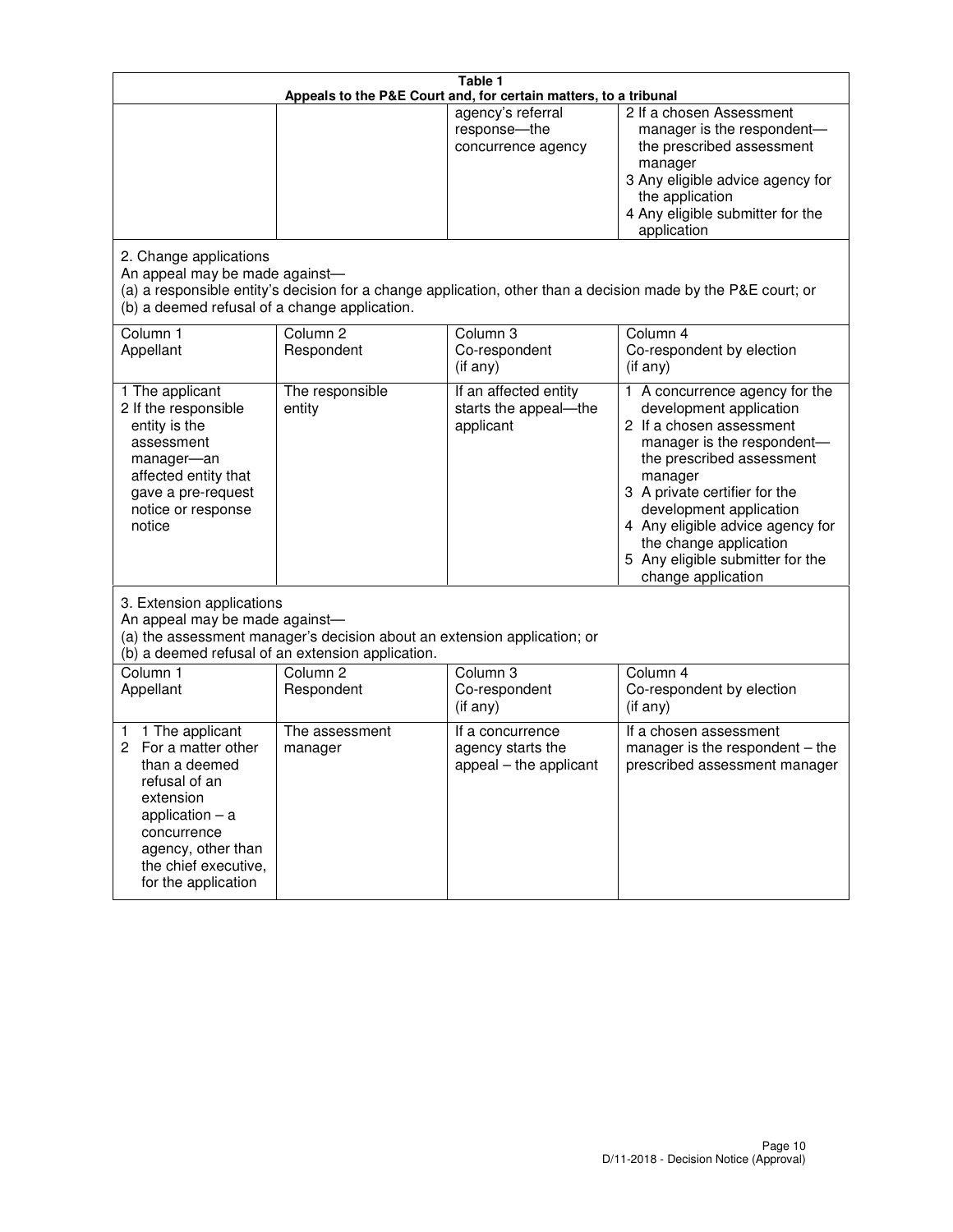#### **Table 1 Appeals to the P&E Court and, for certain matters, to a tribunal**

4. Infrastructure charges notices

An appeal may be made against an infrastructure charges notice on 1 or more of the following grounds

- a) The notice involved an error relating to
	- (i) The application of the relevant adopted charge; or

Examples of errors in applying an adopted charge –

- The incorrect application of gross floor area for a non-residential development
- Applying an incorrect 'use category', under a regulation, to the development
	- (i) The working out of extra demands, for section 120; or
	- (ii) An offset or refund; or
- b) The was no decision about an offset or refund; or
- c) If the infrastructure charges notice states a refund will be given the timing for giving the refund; or
- d) The amount of the charge is so unreasonable that no reasonable relevant local government could have imposed the amount.

| Column 1<br>Appellant                                    | Column 2<br>Respondent                                                    | Column 3<br>Co-respondent<br>$($ if any $)$ | Column 4<br>Co-respondent by election<br>$($ if any $)$ |
|----------------------------------------------------------|---------------------------------------------------------------------------|---------------------------------------------|---------------------------------------------------------|
| The person given the<br>Infrastructure charges<br>notice | The local government<br>that gave the<br>infrastructure charges<br>notice |                                             |                                                         |

5. Conversion applications

An appeal may be made against—

(a) the refusal of a conversion application; or

(b) a deemed refusal of a conversion application.

| Column 1<br>Appellant | Column 2<br>Respondent                                                  | Column 3<br>Co-respondent<br>$($ if any $)$ | Column 4<br>Co-respondent by election<br>$($ if any $)$ |
|-----------------------|-------------------------------------------------------------------------|---------------------------------------------|---------------------------------------------------------|
| The applicant         | The local government<br>to which the conversion<br>application was made |                                             |                                                         |

6. Enforcement notices

An appeal may be made against the decision to give an enforcement notice.

| Column 1<br>Appellant                      | Column 2<br>Respondent       | Column 3<br>Co-respondent<br>$($ if any $)$ | Column 4<br>Co-respondent by election<br>(if any)                                                                                                                          |
|--------------------------------------------|------------------------------|---------------------------------------------|----------------------------------------------------------------------------------------------------------------------------------------------------------------------------|
| The person given the<br>enforcement notice | The enforcement<br>authority |                                             | If the enforcement authority is<br>not the local government for<br>the premises in relation to which<br>the offence is alleged to have<br>happened-the local<br>government |

#### **Table 2 Appeals to the P&E Court only**

1. Appeals from tribunal

An appeal may be made against a decision of a tribunal, other than a decision under

section 252, on the ground of—

(a) an error or mistake in law on the part of the tribunal; or

(b) jurisdictional error.

| Column 1<br>Appellant                             | Column 2<br>Respondent                                    | Column 3<br>Co-respondent<br>(if any) | Column 4<br>Co-respondent by election<br>(if any) |
|---------------------------------------------------|-----------------------------------------------------------|---------------------------------------|---------------------------------------------------|
| A party to the<br>proceedings for the<br>decision | The other party to the<br>proceedings for the<br>decision | $\overline{\phantom{a}}$              |                                                   |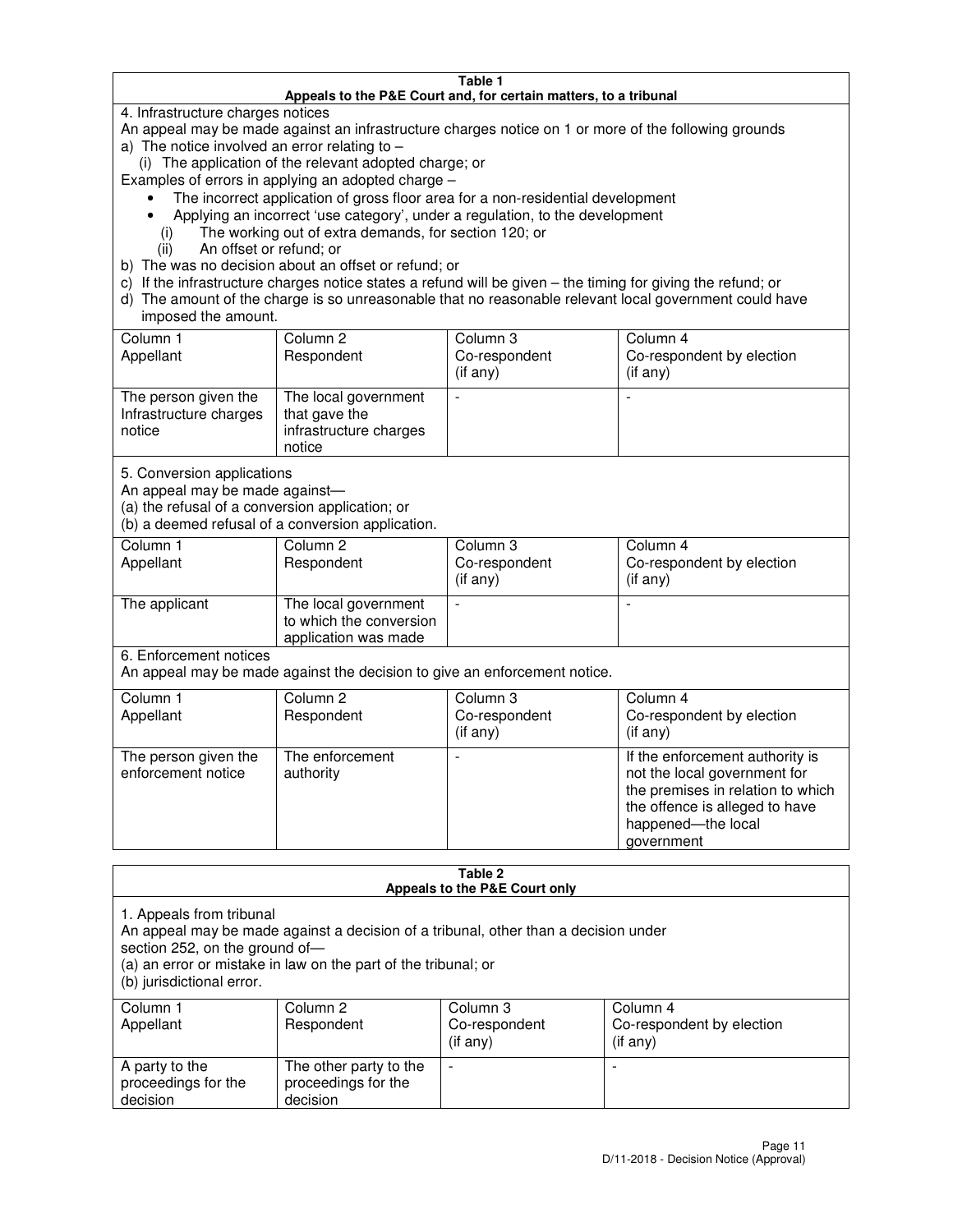#### **Table 2 Appeals to the P&E Court only**

2. Eligible submitter appeals

An appeal may be made against the decision to give a development approval, or an approval for a change application, to the extent that the decision relates to—

(a) any part of the development application for the development approval that required impact assessment; or (b) a variation request.

| Column 1<br>Appellant                                                                                                                                                                                                                                                                                                                                                                                              | Column <sub>2</sub><br>Respondent                                                                                          | Column 3<br>Co-respondent<br>$($ if any $)$                                                                             | Column 4<br>Co-respondent by election<br>(if any)             |
|--------------------------------------------------------------------------------------------------------------------------------------------------------------------------------------------------------------------------------------------------------------------------------------------------------------------------------------------------------------------------------------------------------------------|----------------------------------------------------------------------------------------------------------------------------|-------------------------------------------------------------------------------------------------------------------------|---------------------------------------------------------------|
| 1 For a development<br>application-an<br>eligible submitter for<br>the development<br>application<br>2 For a change<br>application-an<br>eligible submitter for<br>the change<br>application                                                                                                                                                                                                                       | 1 For a development<br>application-the<br>assessment<br>manager<br>2 For a change<br>application-the<br>responsible entity | 1 The applicant<br>2 If the appeal is<br>about a concurrence<br>agency's referral<br>response-the<br>concurrence agency | Another eligible<br>submitter for the<br>application          |
| 3. Eligible submitter and eligible advice agency appeals<br>An appeal may be made against a provision of a development approval, or failure to<br>include a provision in the development approval, to the extent the matter relates to-<br>(a) any part of the development application or the change application, for the development approval, that<br>required impact assessment; or<br>(b) a variation request. |                                                                                                                            |                                                                                                                         |                                                               |
| Column <sub>1</sub><br>Appellant                                                                                                                                                                                                                                                                                                                                                                                   | Column <sub>2</sub><br>Respondent                                                                                          | Column 3<br>Co-respondent<br>$(if$ any)                                                                                 | Column <sub>4</sub><br>Co-respondent by election<br>(i f any) |
| 1 For a development<br>application-an<br>eligible submitter for<br>the development<br>application                                                                                                                                                                                                                                                                                                                  | 1 For a development<br>application-the<br>assessment<br>manager<br>2 For a change                                          | 1 The applicant<br>2 If the appeal is<br>about a concurrence<br>agency's referral<br>response---the                     | Another eligible submitter for the<br>application             |

concurrence agency

4. Compensation claims

2 For a change application—an eligible submitter for

the change application 3 An eligible advice agency for the development application or change application

An appeal may be made against—

(a) a decision under section 32 about a compensation claim; or

(b) a decision under section 265 about a claim for compensation; or

application—the responsible entity

(c) a deemed refusal of a claim under paragraph (a) or (b).

| Column 1<br>Appellant                      | Column 2<br>Respondent                                 | Column 3<br>Co-respondent<br>$(if$ any) | Column 4<br>Co-respondent by election<br>(if any) |
|--------------------------------------------|--------------------------------------------------------|-----------------------------------------|---------------------------------------------------|
| A person dissatisfied<br>with the decision | The local<br>government to which<br>the claim was made | $\overline{\phantom{a}}$                |                                                   |
| 5. Registered premises                     |                                                        |                                         |                                                   |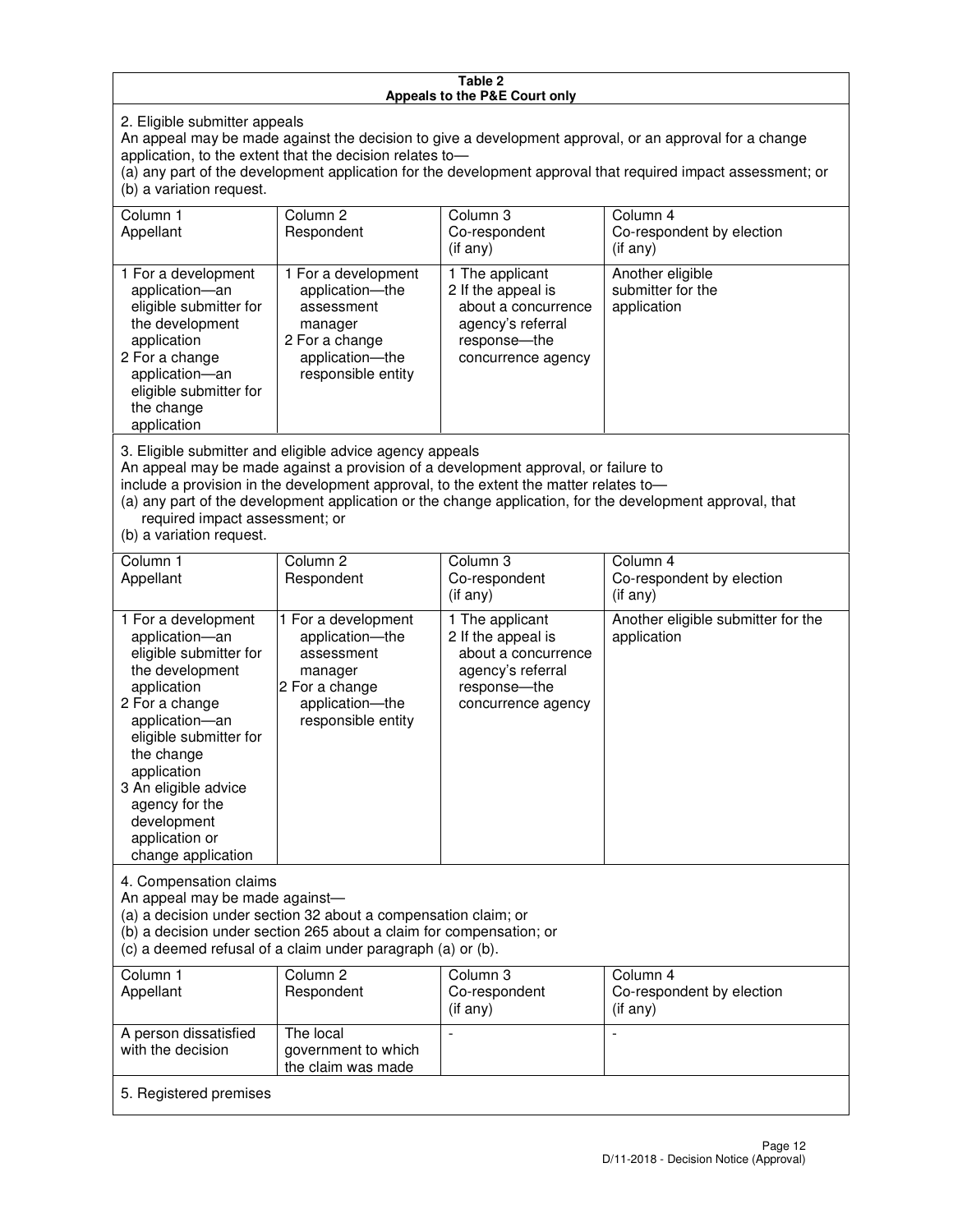| Table 2<br>Appeals to the P&E Court only                                                                                                                                                                                                                                                                                |                                                                                                                                                                                                                                                                                  |                                       |                                                                                                                                                                             |  |  |
|-------------------------------------------------------------------------------------------------------------------------------------------------------------------------------------------------------------------------------------------------------------------------------------------------------------------------|----------------------------------------------------------------------------------------------------------------------------------------------------------------------------------------------------------------------------------------------------------------------------------|---------------------------------------|-----------------------------------------------------------------------------------------------------------------------------------------------------------------------------|--|--|
| An appeal may be made against a decision of the Minister under chapter 7, part 4.                                                                                                                                                                                                                                       |                                                                                                                                                                                                                                                                                  |                                       |                                                                                                                                                                             |  |  |
|                                                                                                                                                                                                                                                                                                                         |                                                                                                                                                                                                                                                                                  |                                       |                                                                                                                                                                             |  |  |
| Column 1<br>Appellant                                                                                                                                                                                                                                                                                                   | Column <sub>2</sub><br>Respondent                                                                                                                                                                                                                                                | Column <sub>3</sub><br>Co-respondent  | Column <sub>4</sub><br>Co-respondent by election                                                                                                                            |  |  |
|                                                                                                                                                                                                                                                                                                                         |                                                                                                                                                                                                                                                                                  | $($ if any $)$                        | (if any)                                                                                                                                                                    |  |  |
| 1 A person given a<br>decision notice about<br>the decision<br>2 If the decision is to<br>register premises or<br>renew the<br>registration of<br>premises-an owner<br>or occupier of<br>premises in the<br>affected area for the<br>registered premises<br>who is dissatisfied<br>with the decision                    | <b>The Minister</b>                                                                                                                                                                                                                                                              |                                       | If an owner or occupier starts the<br>appeal – the owner of the<br>registered premises                                                                                      |  |  |
| 6. Local laws<br>development; or                                                                                                                                                                                                                                                                                        | An appeal may be made against a decision of a local government, or conditions applied,<br>under a local law about-<br>(a) the use of premises, other than a use that is the natural and ordinary consequence of prohibited<br>(b) the erection of a building or other structure. |                                       |                                                                                                                                                                             |  |  |
| Column 1                                                                                                                                                                                                                                                                                                                | Column <sub>2</sub>                                                                                                                                                                                                                                                              | Column 3                              | Column $\overline{4}$                                                                                                                                                       |  |  |
| Appellant                                                                                                                                                                                                                                                                                                               | Respondent                                                                                                                                                                                                                                                                       | Co-respondent<br>(if any)             | Co-respondent by election<br>(if any)                                                                                                                                       |  |  |
| A person who-<br>(a) applied for the<br>decision; and<br>(b) is dissatisfied with<br>the decision or<br>conditions.                                                                                                                                                                                                     | The local government                                                                                                                                                                                                                                                             |                                       |                                                                                                                                                                             |  |  |
| Table 3                                                                                                                                                                                                                                                                                                                 |                                                                                                                                                                                                                                                                                  |                                       |                                                                                                                                                                             |  |  |
| Appeals to the tribunal only<br>1. Building advisory agency appeals<br>An appeal may be made against giving a development approval for building work to the extent the building<br>work required code assessment against the building assessment provisions.<br>Column 1<br>Column <sub>2</sub><br>Column 3<br>Column 4 |                                                                                                                                                                                                                                                                                  |                                       |                                                                                                                                                                             |  |  |
| Appellant                                                                                                                                                                                                                                                                                                               | Respondent                                                                                                                                                                                                                                                                       | Co-respondent<br>(if any)             | Co-respondent by election<br>(if any)                                                                                                                                       |  |  |
| A building advisory<br>agency for the<br>development application<br>related to the approval                                                                                                                                                                                                                             | The assessment<br>manager                                                                                                                                                                                                                                                        | The applicant                         | 1 A concurrence agency for the<br>development application<br>related to the approval<br>2 A private certifier for the<br>development application<br>related to the approval |  |  |
| 3. Certain decisions under the Building Act and the Plumbing and Drainage Act<br>An appeal may be made against a decision under-<br>(a) the Building Act, other than a decision made by the Queensland Building and Construction Commission; or<br>(b) the Plumbing and Drainage Act, part 4 or 5.                      |                                                                                                                                                                                                                                                                                  |                                       |                                                                                                                                                                             |  |  |
| Column 1<br>Appellant                                                                                                                                                                                                                                                                                                   | Column <sub>2</sub><br>Respondent                                                                                                                                                                                                                                                | Column 3<br>Co-respondent<br>(if any) | Column 4<br>Co-respondent by election<br>(if any)                                                                                                                           |  |  |